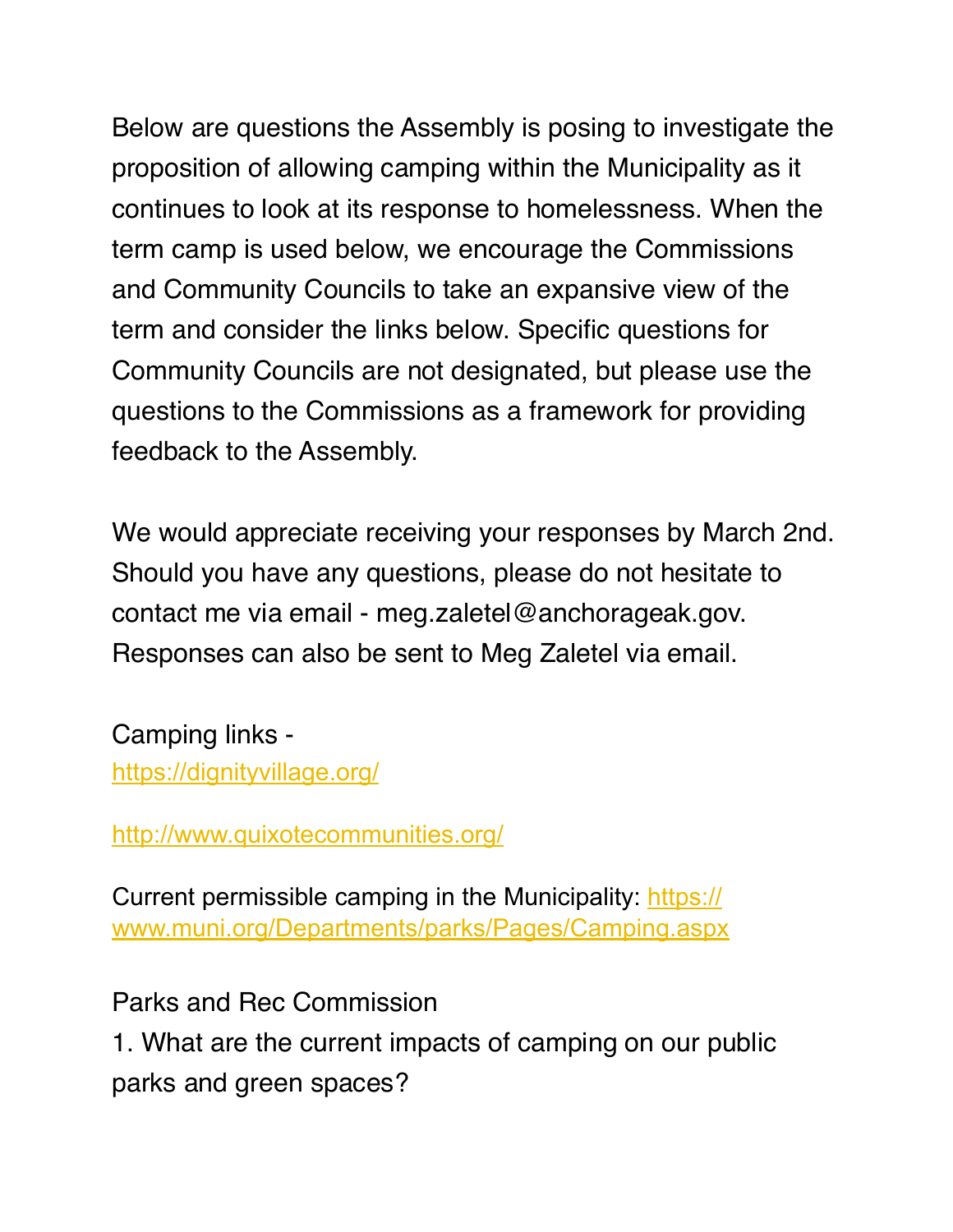2. If camping were sanctioned, what amenities would be necessary to mitigate those impacts?

3. Can the Commission see a path forward that might reconcile camping with other recreational uses? If so, what does that look like?

4. If sanctioned camping were allowed on Municipal public lands, are there any areas the Commission would recommend as off limits or particularly suited to this use?

Public Safety Commission

1. What public safety concerns does the Commission have about current camps in Municipal public lands?

2. If camping were sanctioned, what measures does the Commission recommend to mitigate its public safety concerns?

3. Can the Commission see a path forward that might reconcile its safety concerns with the existence of camping on Municipal public lands? If so, what does that look like?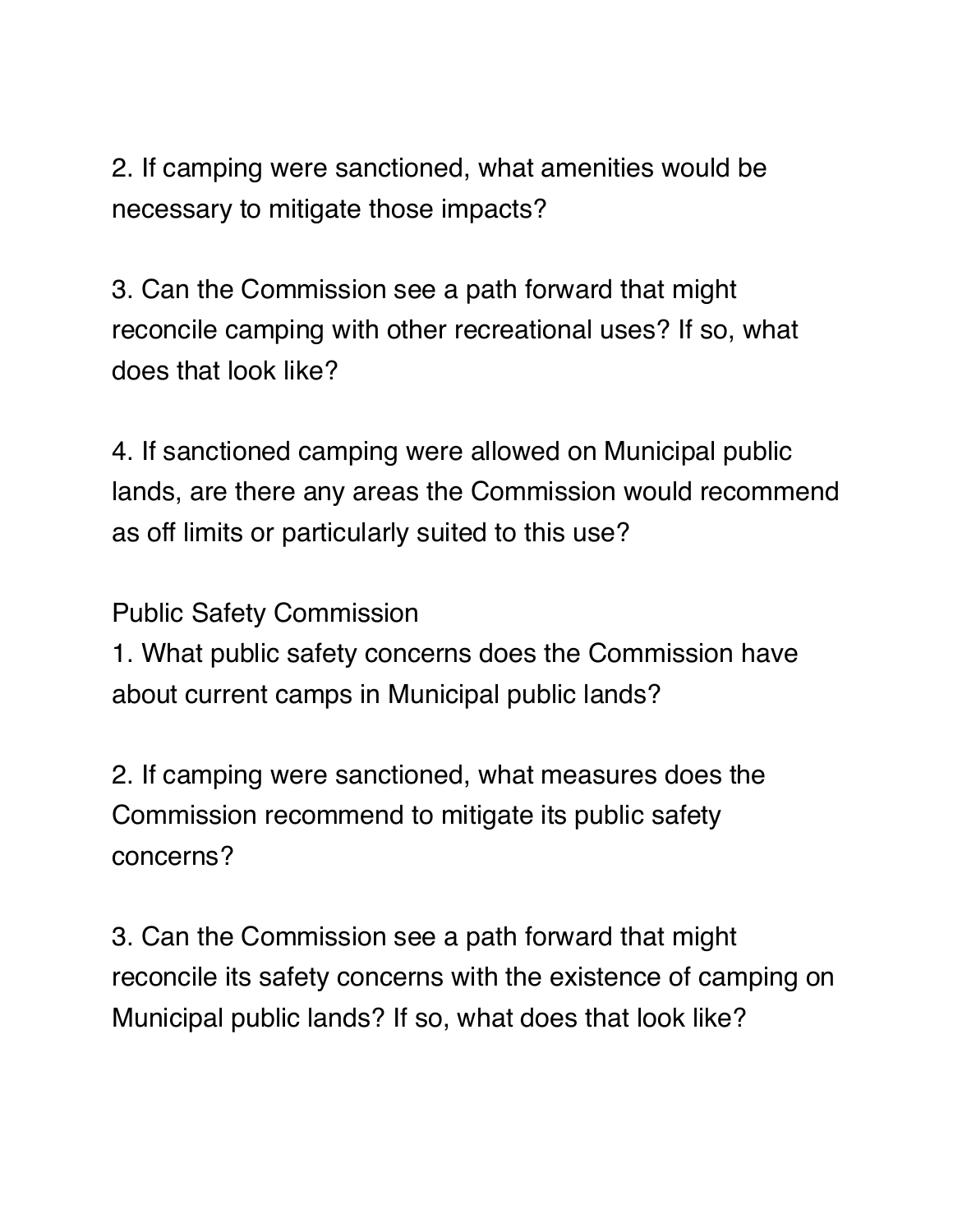HHAND Commission

1. How could sanctioned camps fit within the Anchorage Continuum of Care in the development and implementation of the Anchorage plan to address homelessness? If they do not fit, please identify why not.

Planning and Zoning Commission

1. What role, if any, should the Planning and Zoning Commission play in determining whether a location is suitable for a sanctioned camp?

2. Is there a desire to have public hearing in the P&Z Commission related to proposed sanctioned camping sites and provide recommendation to the Administration and Assembly?

Health Commission

1. What health concerns does the Commission have about current camps in Municipal public lands?

2. If camping were sanctioned what measures does the Commission recommend to mitigate its public health concerns?